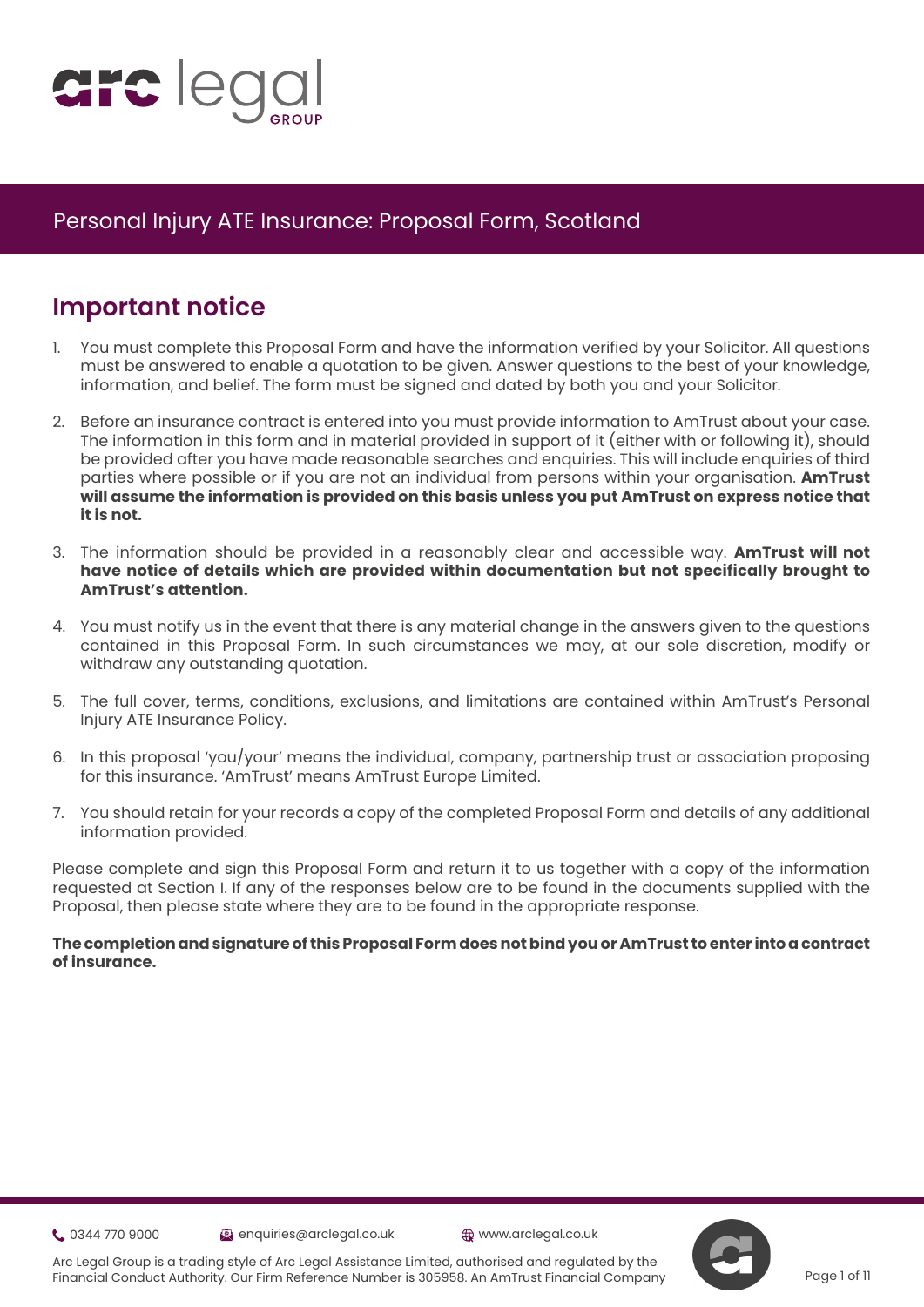

 Please take time to read and understand this note before completing this Proposal Form.

When completing this form (and in providing any subsequent information) please be aware the purpose of asking these questions is to enable AmTrust to obtain the best information you have about the prospects of s[uc](https://www.justice.gov.uk/courts/procedure-rules/civil/protocol)cess of your claim, including any potential difficulties. This will enable AmTrust to make an informed assessment of your application for cover.

# **Contents**

| A - Information about you                                                                  |  |
|--------------------------------------------------------------------------------------------|--|
| Name                                                                                       |  |
| <b>Address</b>                                                                             |  |
| If the claimant is under the age of 18, please<br>provide details of the Litigation Friend |  |

| B - Information about your representatives |  |
|--------------------------------------------|--|
| Firm name                                  |  |
| Address                                    |  |
| Solicitor's name                           |  |
| Supervisor/Partner's name                  |  |
| Counsel/Advocate's name                    |  |
| Chambers                                   |  |

0344 770 9000 enquiries@arclegal.co.uk www.arclegal.co.uk

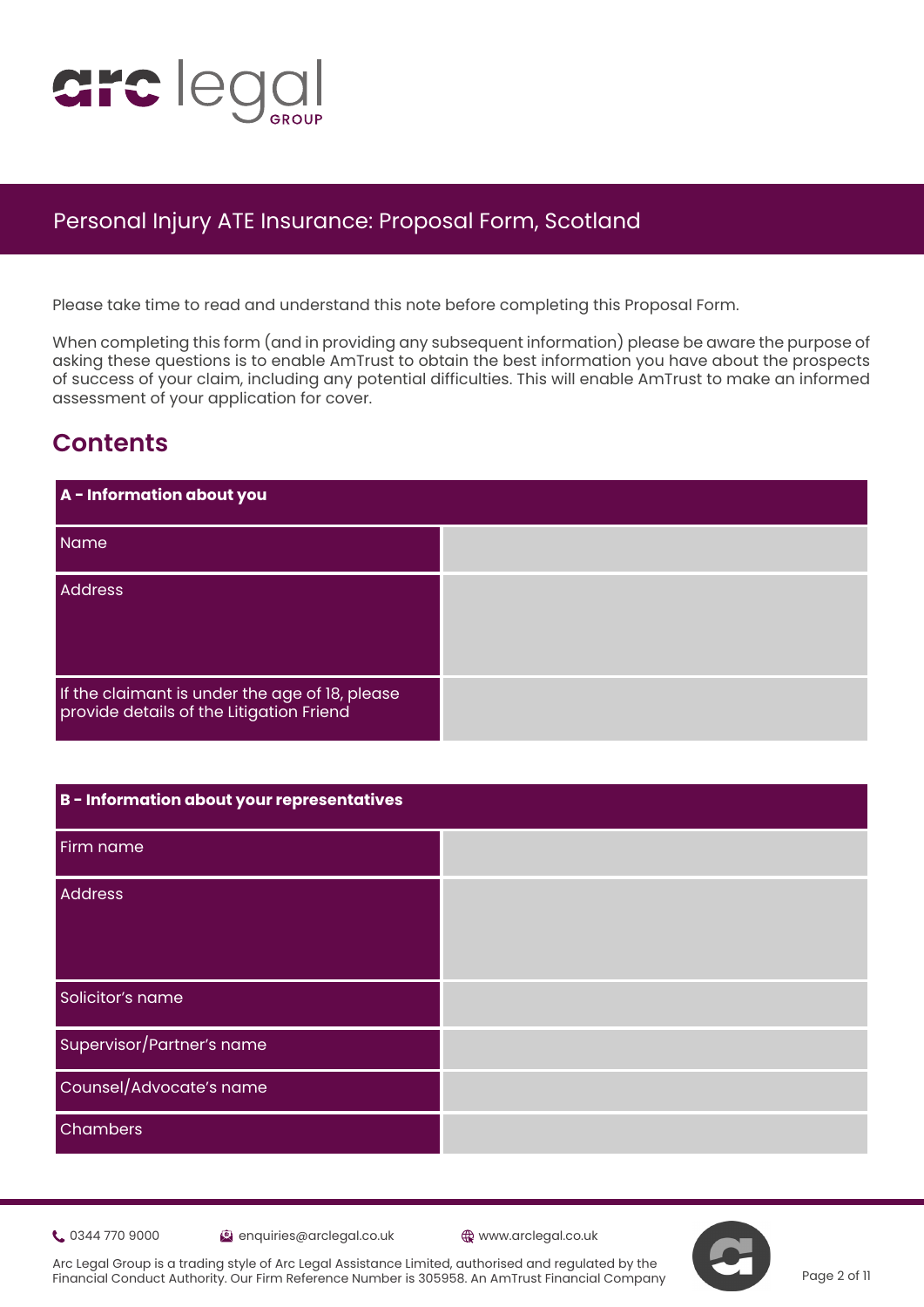

| <b>Expert's name</b>                     |  |
|------------------------------------------|--|
| Date you first instructed your Solicitor |  |

| C - Information about your opponent/defender                              |  |
|---------------------------------------------------------------------------|--|
| Name                                                                      |  |
| <b>Address</b>                                                            |  |
| Is the opponent insured for this claim? If yes,<br>please provide details |  |

| D - Information about your opponent/defender's representatives |  |
|----------------------------------------------------------------|--|
| Firm name                                                      |  |
| <b>Address</b>                                                 |  |
|                                                                |  |
| Solicitor's name                                               |  |
| Counsel's name                                                 |  |

**t** 0344 770 9000 **extending the set of the CO** enquiries@arclegal.co.uk **compared the CO** www.arclegal.co.uk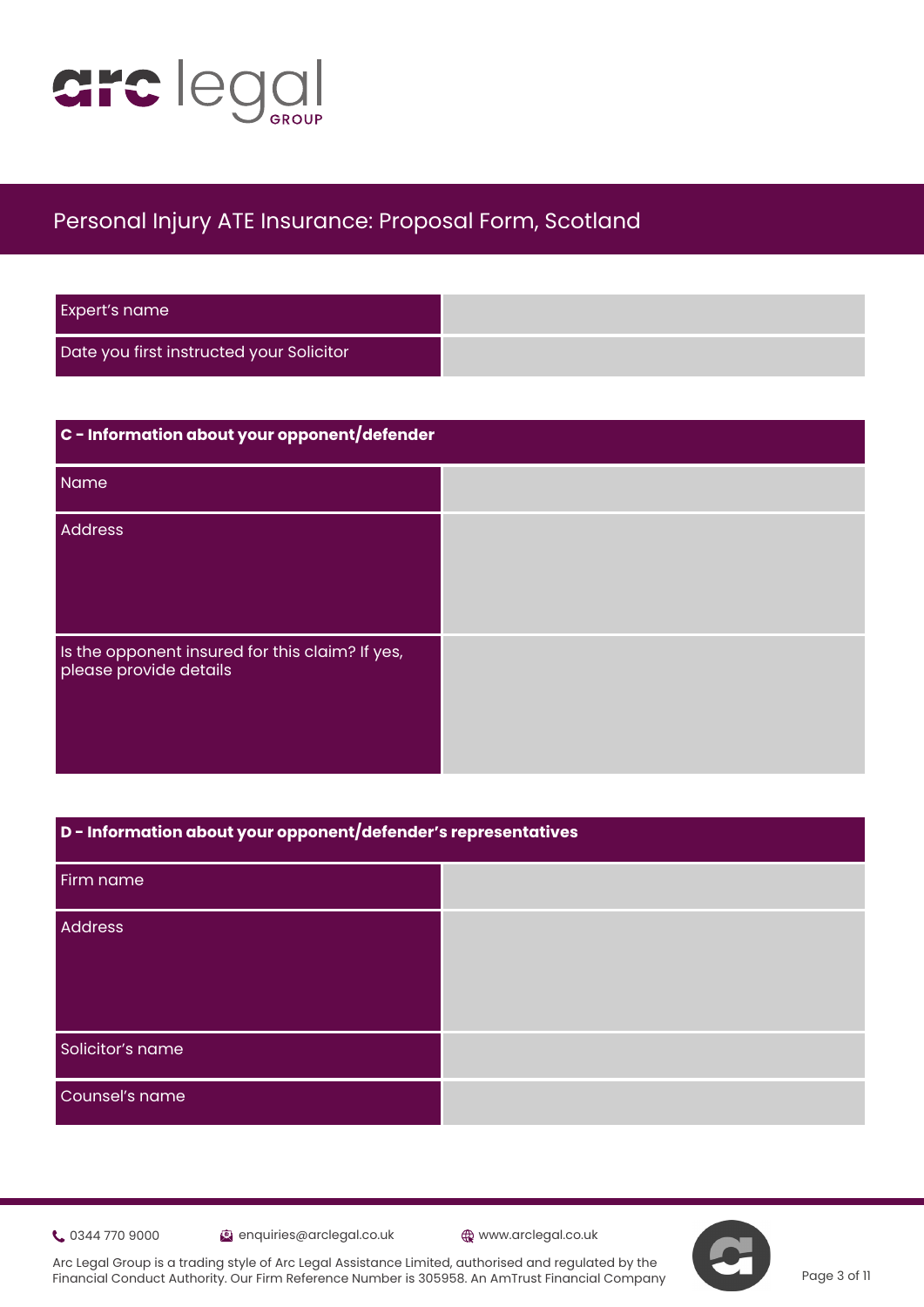

| E - Information about your claim                                                                                                                                     |  |
|----------------------------------------------------------------------------------------------------------------------------------------------------------------------|--|
| Does this matter fall within either the Voluntary<br>or Compulsory Pre-Action Protocol?                                                                              |  |
| What are the allegations of negligence that give<br>rise to the claim?                                                                                               |  |
| Has your claim been raised and, if so, what<br>stage have they reached?                                                                                              |  |
| What damages do you seek to obtain? Please<br>provide details of any medical evidence on<br>which you rely in calculating damages                                    |  |
| What are your objectives and on what terms<br>would you be prepared to settle?                                                                                       |  |
| Provide details of any offers of settlement or<br>judicial tenders made by you                                                                                       |  |
| Provide details of any offers of settlement or<br>judicial tenders made by your opponent                                                                             |  |
| Provide details of any motions for costs made in<br>the litigation to date                                                                                           |  |
| What resources has your representative<br>allocated to your claim?                                                                                                   |  |
| Would you be prepared to agree to mediate<br>with your opponent? If not, why?                                                                                        |  |
| What steps have you taken to ascertain the<br>financial standing of your opponent to ensure<br>that any award of damages or expenses you<br>may achieve will be met? |  |

0344 770 9000 enquiries@arclegal.co.uk www.arclegal.co.uk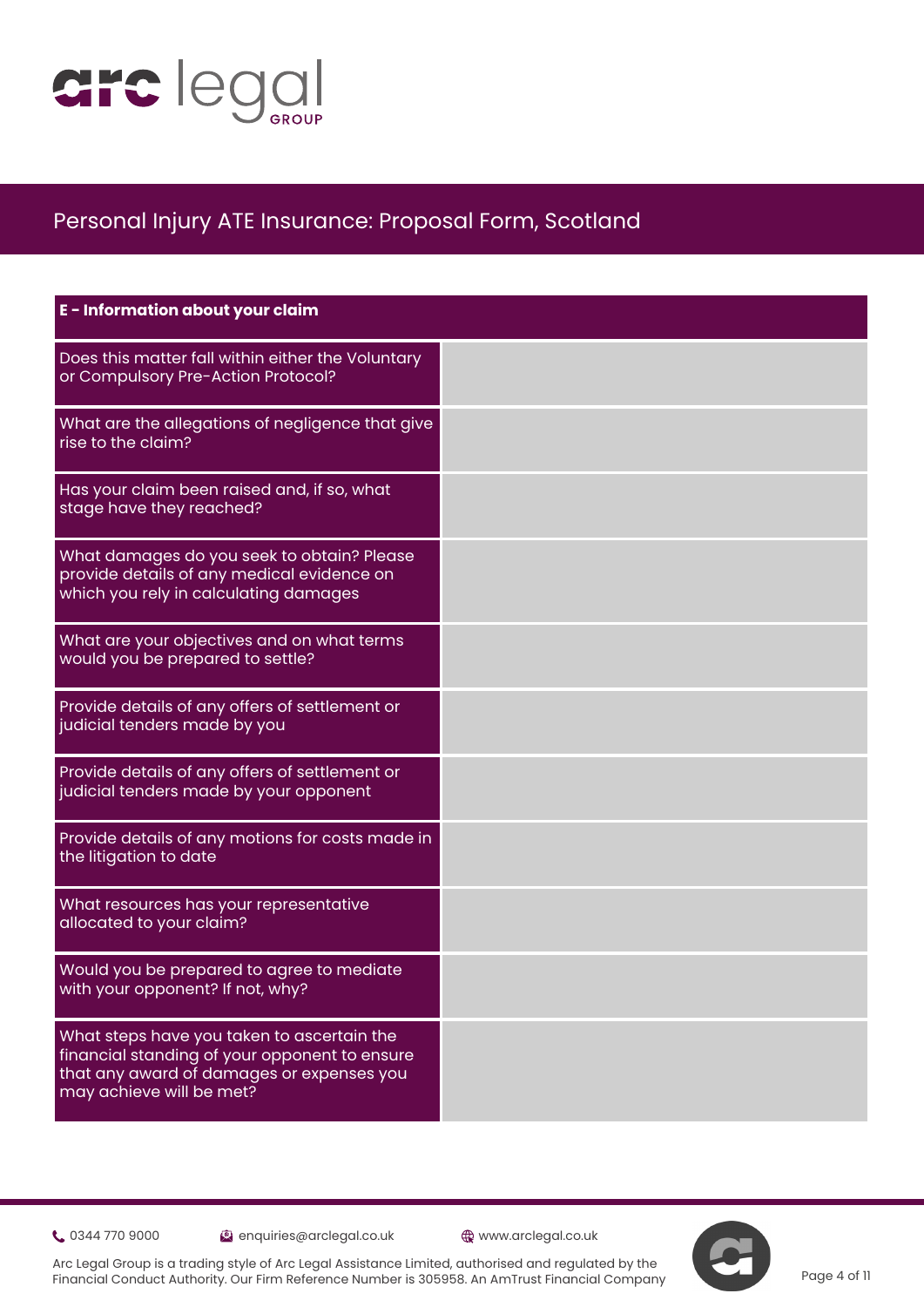

| Please provide details of any connected/<br>parallel/overlapping litigation                              |  |
|----------------------------------------------------------------------------------------------------------|--|
| What is your Solicitor's assessment of the<br>likelihood of you succeeding in establishing<br>liability? |  |
| What is your Solicitor's assessment of the<br>likelihood of you succeeding in establishing<br>quantum?   |  |

### **F - Funding**

| What funding arrangement do you have in<br>place with your representatives, e.g., SFA?                                                                                                                                                                        |  |
|---------------------------------------------------------------------------------------------------------------------------------------------------------------------------------------------------------------------------------------------------------------|--|
| How is your opponent funding its legal<br>expenses?                                                                                                                                                                                                           |  |
| What do you estimate your legal expenses and<br>outlays (including any uplift under your SFA) will<br>be to the proof? Please provide a step-by-step<br>breakdown including any expenses and outlays<br>you have already incurred on the attached<br>template |  |
| How do you propose to fund these expenses?                                                                                                                                                                                                                    |  |
| What do you estimate your opponent's legal<br>expenses will be to the proof?                                                                                                                                                                                  |  |
| Do you have any other legal expenses insurance<br>available to cover your expenses and those<br>of your opponent or any other parties in this<br>litigation? Have you checked your position?                                                                  |  |

0344 770 9000 enquiries@arclegal.co.uk www.arclegal.co.uk

Page 5 of 11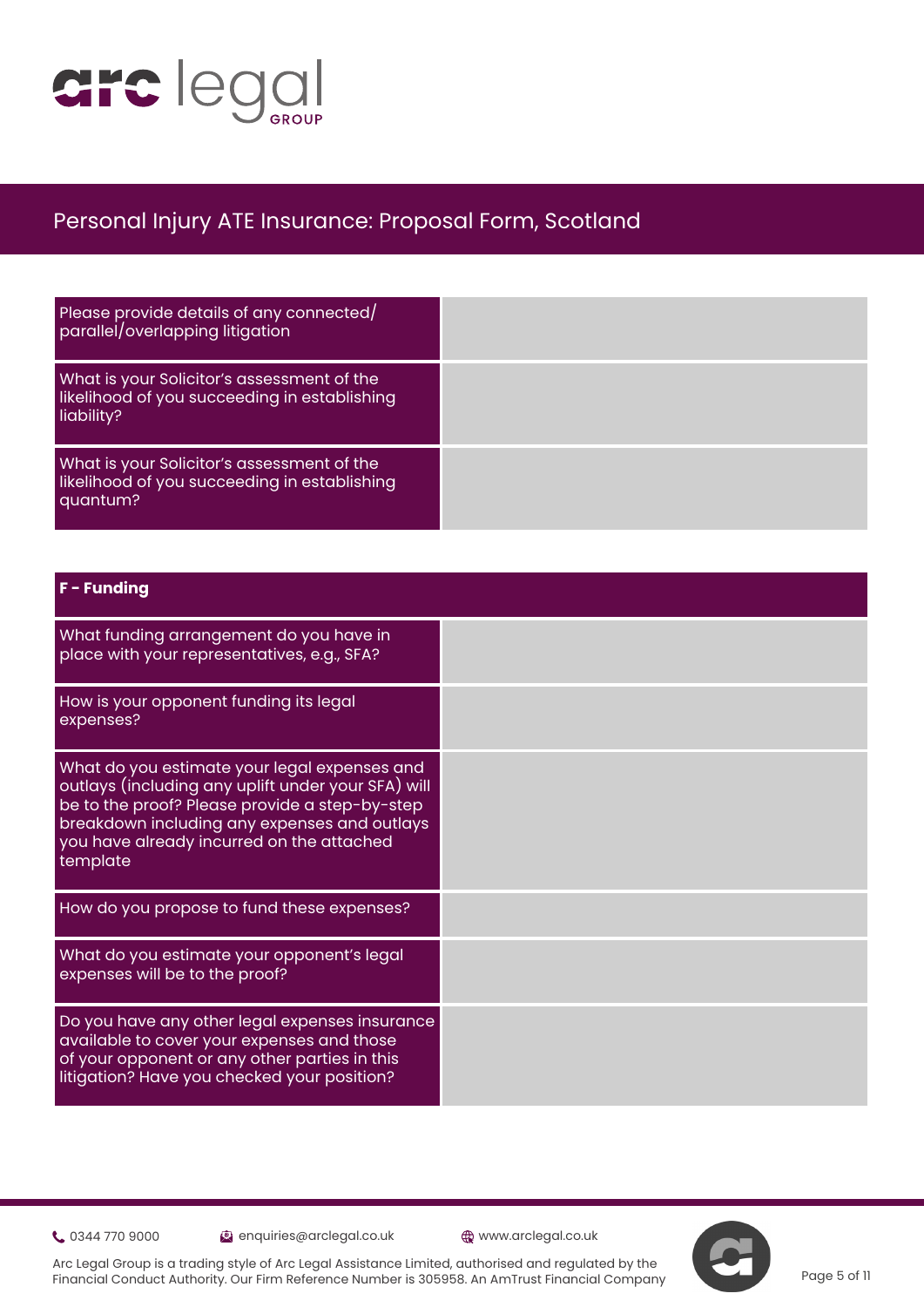

| Have you been declined BTE/ATE insurance from<br>another source?                                              |
|---------------------------------------------------------------------------------------------------------------|
| Has your Solicitor advised you about funding<br>this litigation and, if so, what advice have you<br>received? |

| G - Cover sought    |  |
|---------------------|--|
| Opponent's expenses |  |
| Own outlay          |  |
| Own expenses        |  |

### **H - Expenses estimates and cover sought - please provide these summary details**

| Estimate of costs from outset to <b>Incurred</b><br>the end of trial |              | <b>Estimate</b> | <b>Total</b> | <b>Cover sought</b> |
|----------------------------------------------------------------------|--------------|-----------------|--------------|---------------------|
| <b>Solicitors</b>                                                    | £            | £               | £            | N/A                 |
| Own outlay                                                           | £            | £               | £            | £                   |
| Counsel                                                              | £            | £               | £            | £                   |
| Total own costs estimate                                             | $\mathbf{f}$ | £               | £            | N/A                 |
| Estimate of opponent's costs                                         |              |                 |              | £                   |
| Total cover sought                                                   |              |                 |              | £                   |

Have you provided an own costs budget to support the summary figures above? Please note the provision of such a budget would be a subjectively of any quote

Yes / No

0344 770 9000 enquiries@arclegal.co.uk www.arclegal.co.uk



Arc Legal Group is a trading style of Arc Legal Assistance Limited, authorised and regulated by the Financial Conduct Authority. Our Firm Reference Number is 305958. An AmTrust Financial Company

Page 6 of 11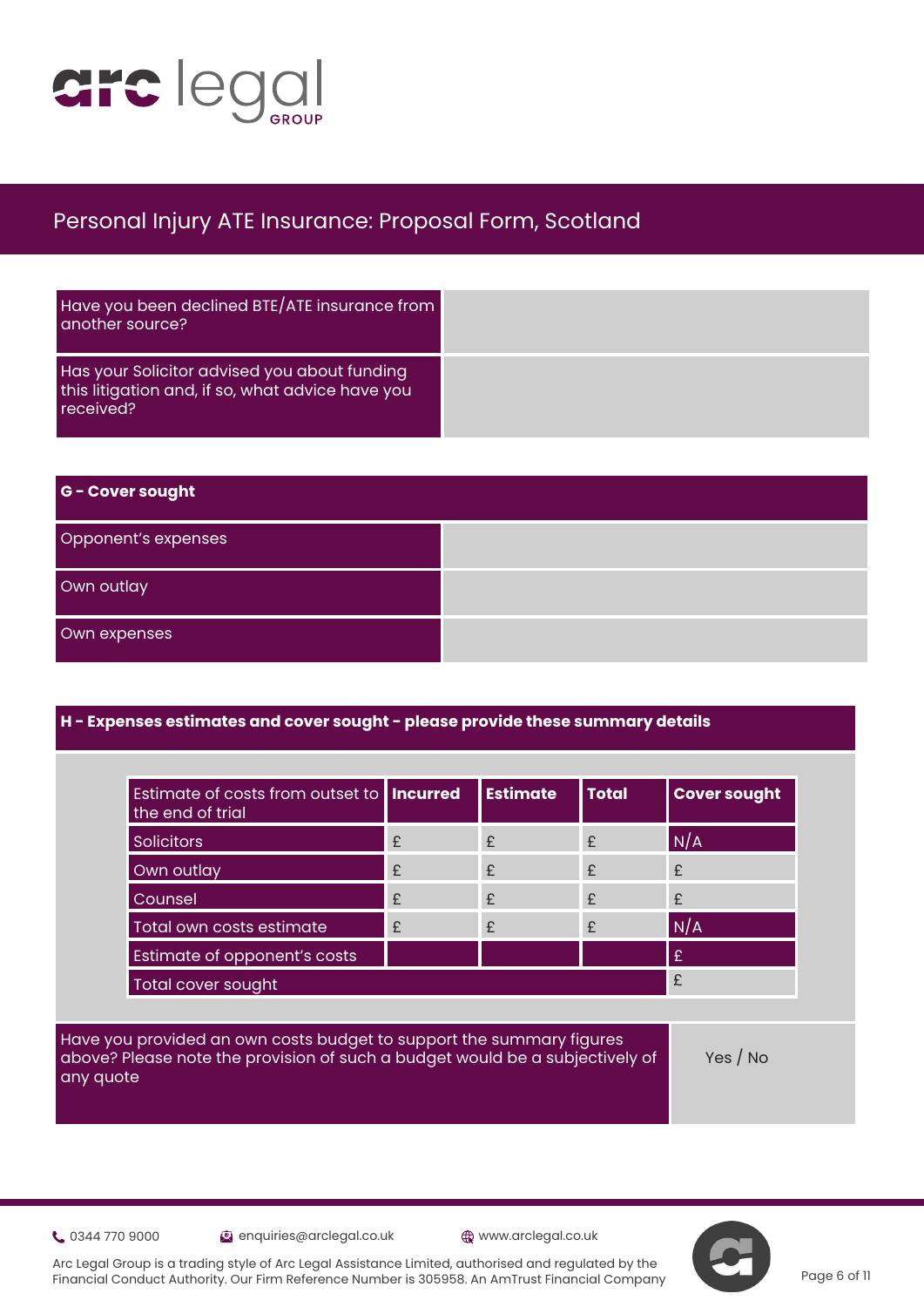

| $\blacksquare$ $\blacksquare$ - Other information                                                                                                                                                                   |
|---------------------------------------------------------------------------------------------------------------------------------------------------------------------------------------------------------------------|
| Have you been involved (in either a personal<br>or corporate capacity) in any injury claim,<br>litigation, arbitration, or tribunal proceedings<br>during the past 10 years? If so, please provide<br>brief details |

#### **J - Available documents**

|                                                                                                           | X | Comments |
|-----------------------------------------------------------------------------------------------------------|---|----------|
| <b>Signed proposal</b>                                                                                    |   |          |
| Your Solicitor's opinion                                                                                  |   |          |
| Counsel/Advocate's opinion                                                                                |   |          |
| Summons/initial writ                                                                                      |   |          |
| Record                                                                                                    |   |          |
| Expenses budget*                                                                                          |   |          |
| SFA or retainer with your<br>representatives                                                              |   |          |
| Expert reports (including your<br>opponents' if available)                                                |   |          |
| Any report of any credit agency<br>or similar in respect of the<br>financial standing of your<br>opponent |   |          |
| *Please see attached template                                                                             |   |          |

0344 770 9000 enquiries@arclegal.co.uk www.arclegal.co.uk



Arc Legal Group is a trading style of Arc Legal Assistance Limited, authorised and regulated by the Financial Conduct Authority. Our Firm Reference Number is 305958. An AmTrust Financial Company

Page 7 of 11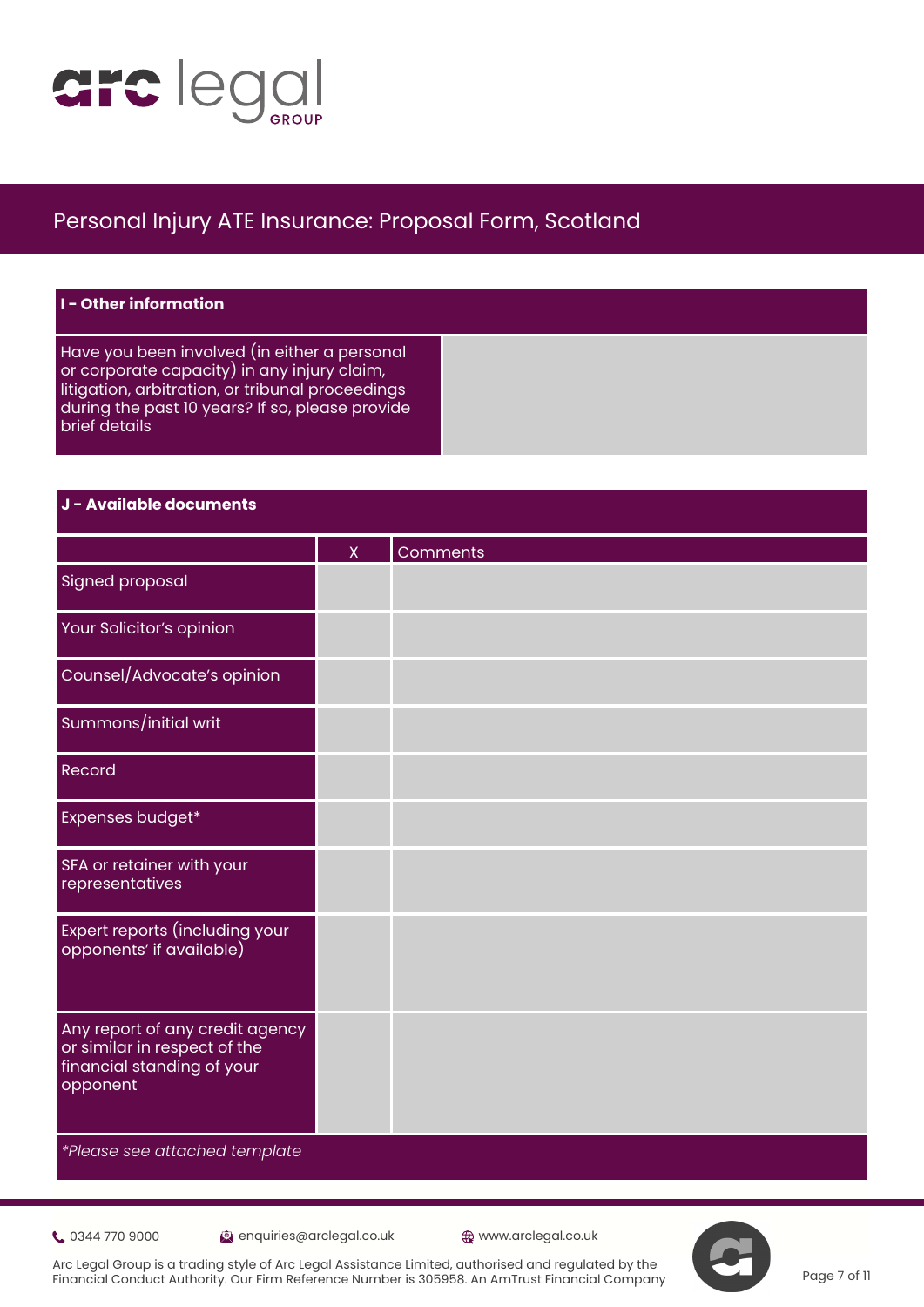

# **Privacy and data protection notice**

### Data protection

Arc [L](https://www.justice.gov.uk/courts/procedure-rules/civil/protocol)egal Group (the Data Controller) are committed to protecting and respecting your privacy in accordance with the current Data Protection Legislation (Legislation). Below is a summary of the main ways in which we process your personal data, for more information please visit our website at [www.arclegal.co.uk](https://www.arclegal.co.uk/).

#### How we use your personal data and who we share it with

We may use the personal data we hold about you for the purposes of providing insurance, handling Claims and any other related purposes (this may include underwriting decisions made via automated means), for offering renewal, research, or statistical purposes and to provide you with information, products, or services that you request from us or which we feel may interest you. We will also use your data to safeguard against fraud and money laundering and to meet our general legal or regulatory obligations.

### Sensitive personal data

Some of the personal information, such as information relating to health or criminal convictions, may be required by us for the specific purposes of underwriting or as part of the claims handling process. The provision of such data is conditional for us to be able to provide insurance or manage a claim. Such data will only be used for the specific purposes set out in our notice.

### Disclosure of your personal data

We may disclosure your personal data to third parties involved in providing products or services to us, or to service providers who perform services on our behalf. These include our group companies, affinity partners, brokers, agents, third party administrators, re-insurers, other insurance intermediaries, insurance reference bureaus, credit agencies, medical service providers, fraud detection agencies, loss adjusters, external law firms, external auditors and accountants, regulatory authorities, and as may be required by law.

### International transfers of data

We may transfer your personal data to destinations outside the European Economic Area (EEA). Where we transfer your personal data outside of the EEA, we will ensure that it is treated securely and in accordance with the Legislation.

### Your rights

You have the right to ask us not to process your data for marketing purposes, to see a copy of the personal information we hold about you, to have your data deleted (subject to certain exemptions), to have any inaccurate or misleading data corrected or deleted, to ask us to provide a copy of your data to any controller and to lodge a complaint with the local data protection authority.

0344 770 9000 enquiries@arclegal.co.uk www.arclegal.co.uk



Page 8 of 11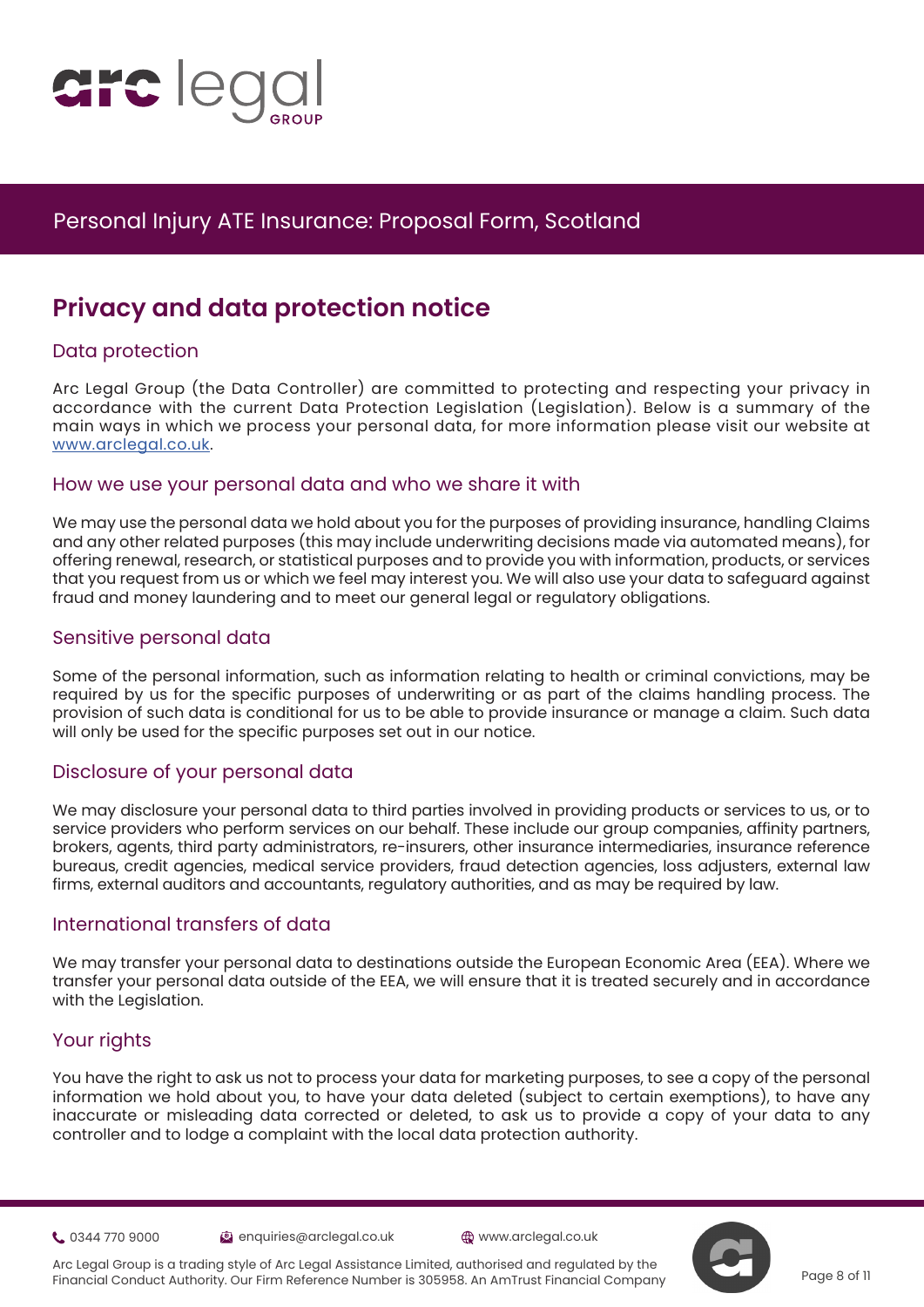

#### Retention

Your data will not be retained for longer than is necessary and will be managed in accordance with our data retention policy. In most cases the retention period will be for a period of seven (7) years following the expi[r](https://www.justice.gov.uk/courts/procedure-rules/civil/protocol)y of the insurance contract, or our business relationship with you, unless we are required to retain the data for a longer period due to business, legal or regulatory requirements.

If you have any questions concerning our use of your personal data, please contact The Data Protection Officer, Arc Legal Group - please see website for full address details.

0344 770 9000 enquiries@arclegal.co.uk www.arclegal.co.uk

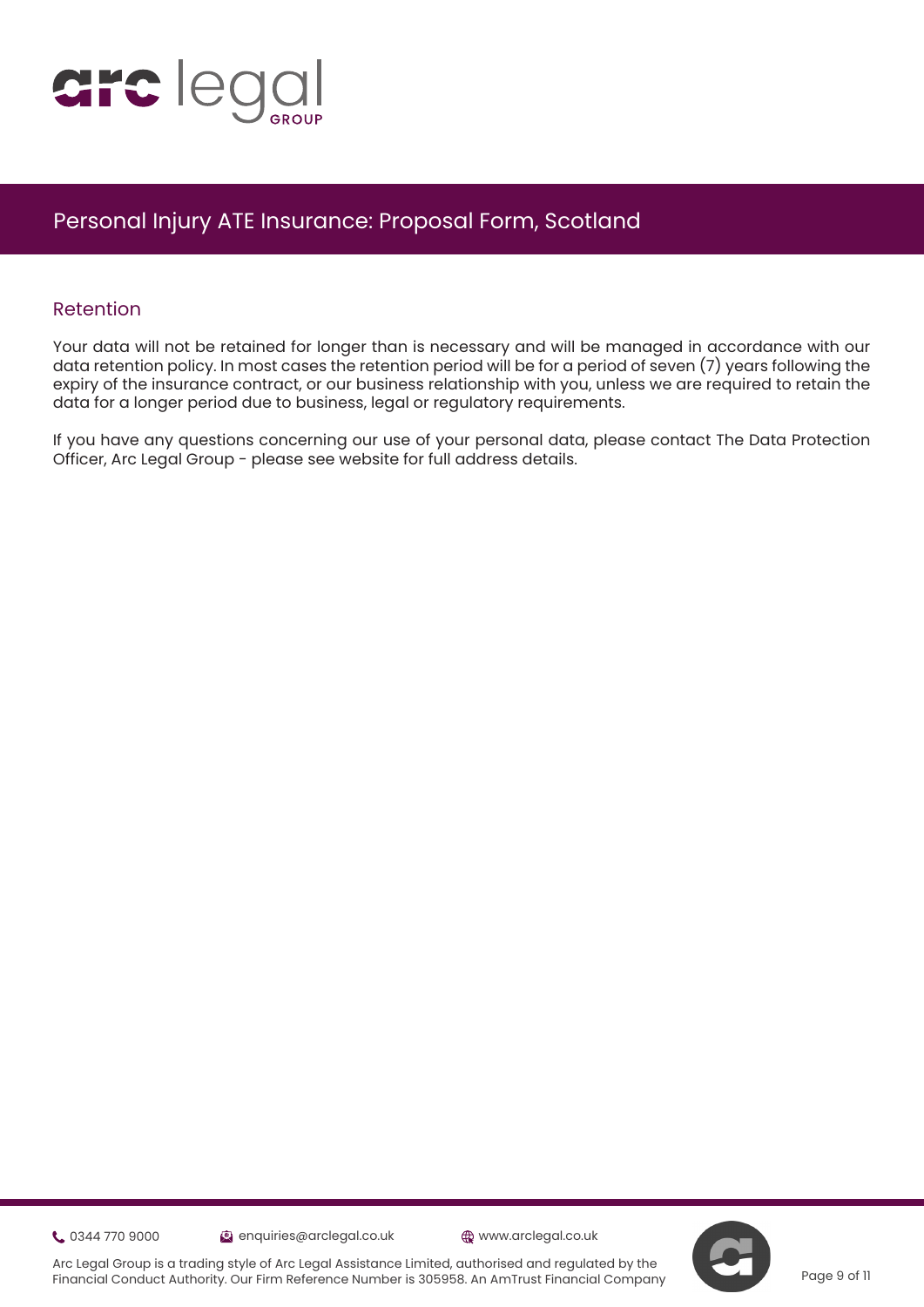

## **Declaration**

I declare that:

- (i) I have read the Data Protection Notice above and understand that my personal data will be used as explained in that notice. I also understand and agree that the provision of any sensitive personal data is conditional for the policy to be provided, and for the processing of any claims.
- (ii) the contents of this Proposal Form are, to the best of my knowledge and belief, true and complete and that in presenting this proposal and supporting documentation and information I/we declare that I/ we have taken reasonable care that we have not made a misrepresentation and that the information provided represents a fair presentation of this risk, and I/we also confirm I/we have full authority to make this application.
- (iii) I will provide any additional information required in order to consider my Proposal for Commercial Litigation Insurance on condition that it is treated in confidence. I confirm that I and/or my legal representatives will meet with Arc Legal Group and AmTrust to discuss my Proposal should they request us to do so.

| Client             |                                                                                                                                                                                                                                                                                                                                                                                                                                                                                                                                                                                                                                                                                                                                                                                                                                                                                          |
|--------------------|------------------------------------------------------------------------------------------------------------------------------------------------------------------------------------------------------------------------------------------------------------------------------------------------------------------------------------------------------------------------------------------------------------------------------------------------------------------------------------------------------------------------------------------------------------------------------------------------------------------------------------------------------------------------------------------------------------------------------------------------------------------------------------------------------------------------------------------------------------------------------------------|
| Signed:            |                                                                                                                                                                                                                                                                                                                                                                                                                                                                                                                                                                                                                                                                                                                                                                                                                                                                                          |
| Name:              |                                                                                                                                                                                                                                                                                                                                                                                                                                                                                                                                                                                                                                                                                                                                                                                                                                                                                          |
| Status:            |                                                                                                                                                                                                                                                                                                                                                                                                                                                                                                                                                                                                                                                                                                                                                                                                                                                                                          |
| Date:              |                                                                                                                                                                                                                                                                                                                                                                                                                                                                                                                                                                                                                                                                                                                                                                                                                                                                                          |
| (iv)<br>(1)<br>(2) | In addition to the above, I confirm that my firm (named at 'B' above):<br>acts for the Applicant(s) for cover named at 'A' above<br>has completed all the necessary client identification and know your client diligence and<br>source of funds diligence (including relevant sanction searches) in line with UK, USA, and<br>other applicable anti-money laundering legislation, to the requisite regulatory level, in<br>relation to each Applicant, and is content with the outcome of that diligence<br>(3) agrees that Arc Legal Group and  AmTrust Europe Limited may rely on the same,<br>$(4)$ will provide relevant copy documents and information to Arc Legal Group and AmTrust<br><b>Europe Limited upon request</b><br>$(5)$ that I am authorised to make this declaration on behalf of my firm.<br>Legal Representative for the Applicant(s) for cover named at 'A' above. |

0344 770 9000 enquiries@arclegal.co.uk www.arclegal.co.uk



Arc Legal Group is a trading style of Arc Legal Assistance Limited, authorised and regulated by the Financial Conduct Authority. Our Firm Reference Number is 305958. An AmTrust Financial Company

Page 10 of 11